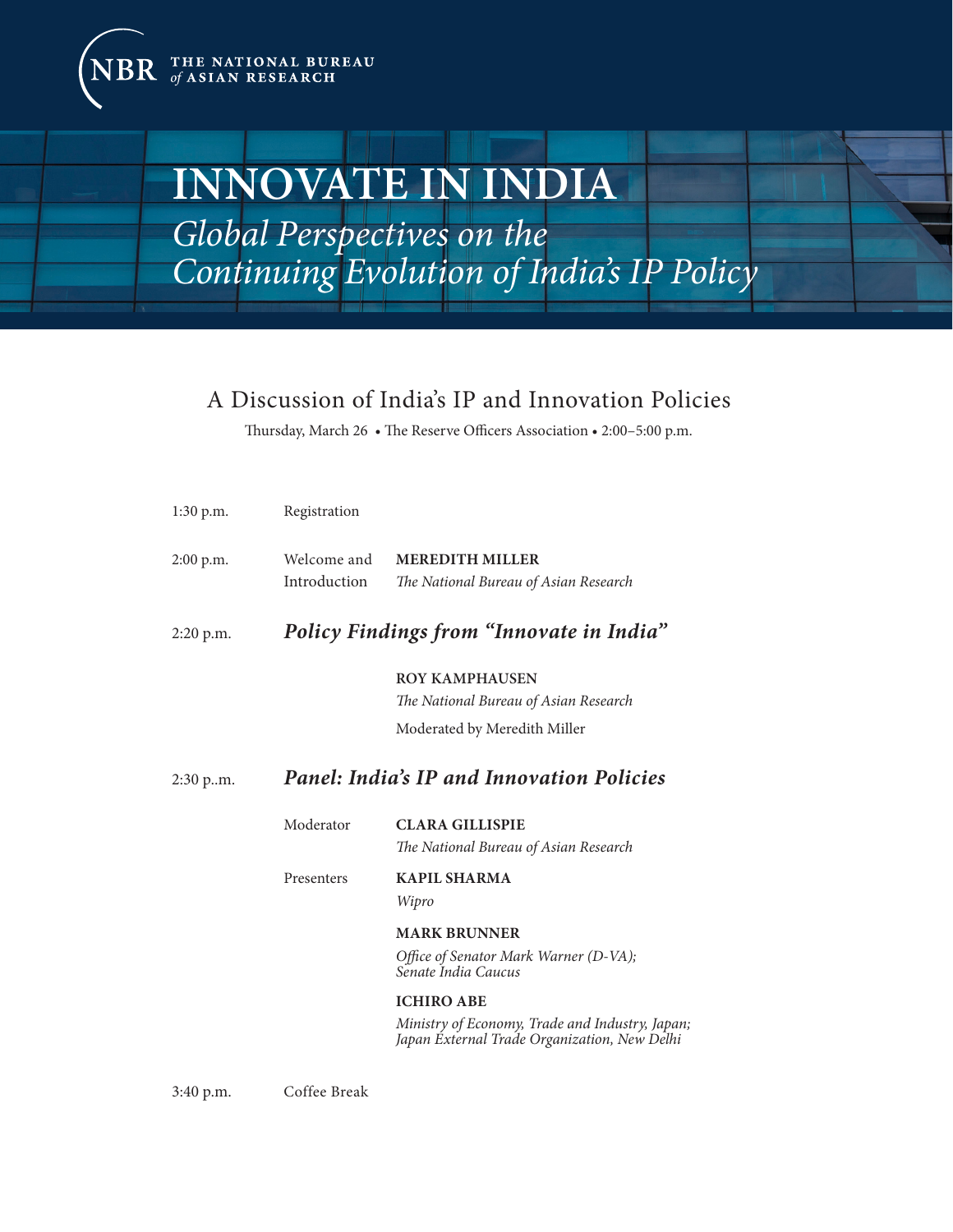THE NATIONAL BUREAU of ASIAN RESEARCH

# **INNOVATE IN INDIA**

*Global Perspectives on the Continuing Evolution of India's IP Policy*

## A Discussion of India's IP and Innovation Policies

Thursday, March 26 • The Reserve Officers Association • 2:00–5:00 p.m.

## 3:50 p..m. *Panel: Strategies and Tools for Fostering Innovation in Markets and Policy*

| Moderator  | <b>ROY KAMPHAUSEN</b><br>The National Bureau of Asian Research                        |
|------------|---------------------------------------------------------------------------------------|
| Presenters | <b>SUMANI DASH</b><br>Confederation of Indian Industry                                |
|            | <b>JARED RAGLAND</b><br>BSA   The Software Alliance                                   |
|            | <b>AMIEE ADASCZIK ALOI</b><br>Pharmaceutical Research and Manufacturers<br>of America |

5:00 p.m. Conclusion

NBR would like to thank the U.S.-India Business Council for its support on this event.



Join the conversation on Twitter: @NBRnews, #IndiaIP. To submit questions for our panelists, simply tweet to us or email <media@nbr.org>.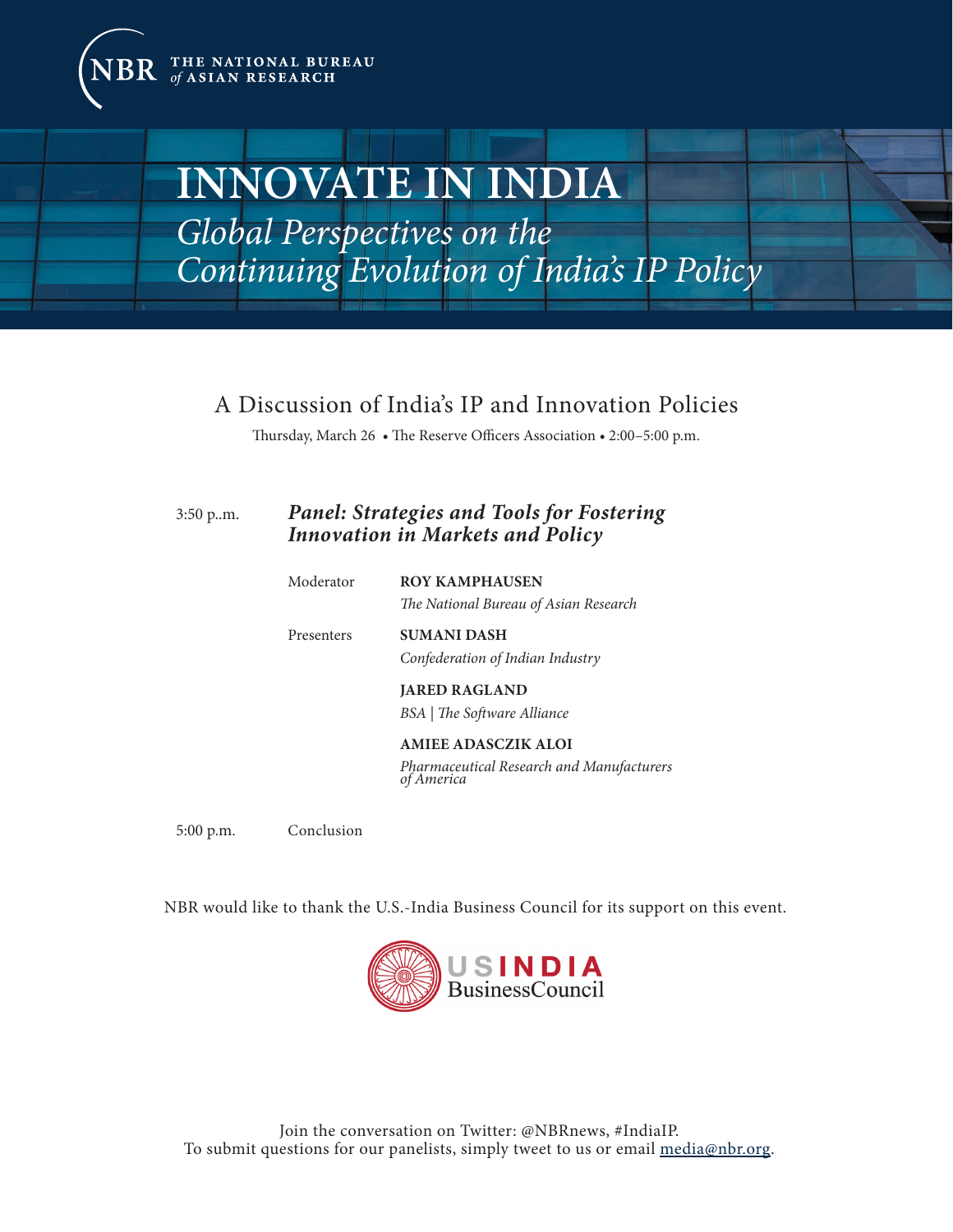### **ICHIRO ABE**

## Ministry of Economy, Trade and Industry, Japan; Japan External Trade Organization, New Delhi

ICHIRO ABE is Special Advisor to the Ministry of Economy, Trade and Industry (METI), Government of Japan, for South Asia and Director of the New Delhi office of Japan External Trade Organization (JETRO). He has been an expert of industrial, trade, and energy policy and is currently engaged in trade and investment promotion between Japan and South Asia, including India. Prior to being assigned to his current position, Mr. Abe held a variety of positions in METI, including as a member of the Policy Planning Committee, where he coordinated the entire METI policy and managed organizational issues; Deputy Director of the Macroeconomic Division, where he established a framework of growth and fiscal policy directing the structure of the national budget; and Deputy Director of the FTA Division, where he negotiated and concluded free trade agreements between Japan and Southeast Asian countries.

## **AMIEE ADASCZIK ALOI**  Pharmaceutical Research and Manufacturers of America

AMIEE ADASCZIK ALOI is Associate Vice President for International Affairs at the Pharmaceutical Research and Manufacturers of America (PhRMA). In this capacity, she is responsible for coordinating the association's advocacy and stakeholder outreach activities in India. Previously, she worked as Director of Policy at PhRMA, in which role she promoted strategies demonstrating the value of innovative medicines across the U.S. healthcare system.

Prior to joining PhRMA, Ms. Aloi worked at Avalere Health, a leading healthcare advisory company dedicated to business strategy and public policy. In that role, she provided research and analysis on coverage, reimbursement, and policy issues facing pharmaceutical, medical device, and biotechnology companies. She has also provided research assistance at the Institute of Medicine in Washington, D.C. Ms. Aloi received her undergraduate degree from Georgetown University and a master's in Public Health from Yale University.

## **MARK BRUNNER**  Office of Senator Mark Warner (D-VA);

Senate India Caucus

MARK BRUNNER is the Senior Adviser to Senator Mark Warner (D-VA), co-chair of the Senate India Caucus. In this position, he is the senator's principal adviser on defense, foreign policy, and energy issues. Before his work for Senator Warner, Mr. Brunner served as a congressional appropriations liaison for the U.S. Navy, where he was the Secretary of the Navy's principal liaison to the appropriations committees in the House and Senate for all naval aviation issues. He has also worked for the former chairman of the Senate Armed Services Committee, Senator John Warner (R-VA). He served as the senator's military legislative assistant and speechwriter, providing analysis and formulating legislative policy on a wide range of national security and foreign policy issues.

Mr. Brunner also served in a diplomatic posting abroad as the defense policy adviser to the United States Mission to the European Union (EU), working on a variety of U.S.– EU foreign policy and defense issues and conducting public diplomacy with U.S. and European public- and private-sector interests. Before his time abroad, he was a career Navy pilot who deployed to theater multiple times. Mr. Brunner has worked in more than 50 countries during his military, diplomatic, and congressional service. He is the recipient of the Navy's Superior Public Service Award.

## **SUMANI DASH**  Confederation of Indian Industry

SUMANI DASH serves as the Director and Country Head, USA and Canada, for the Confederation of Indian Industry (CII) based in Washington, D.C. The CII representative office seeks to promote enhanced trade, commercial, and strategic ties between India and the United States and Canada.

Ms. Dash is a policy professional with over six years of experience working with businesses and nonprofit organizations in India and the United States. She holds a master's degree from the Joseph Korbel School of International Studies, University of Denver, and a postgraduate diploma in International Law and Diplomacy. Her bachelor's degree is in Journalism from the University of Delhi in New Delhi, India.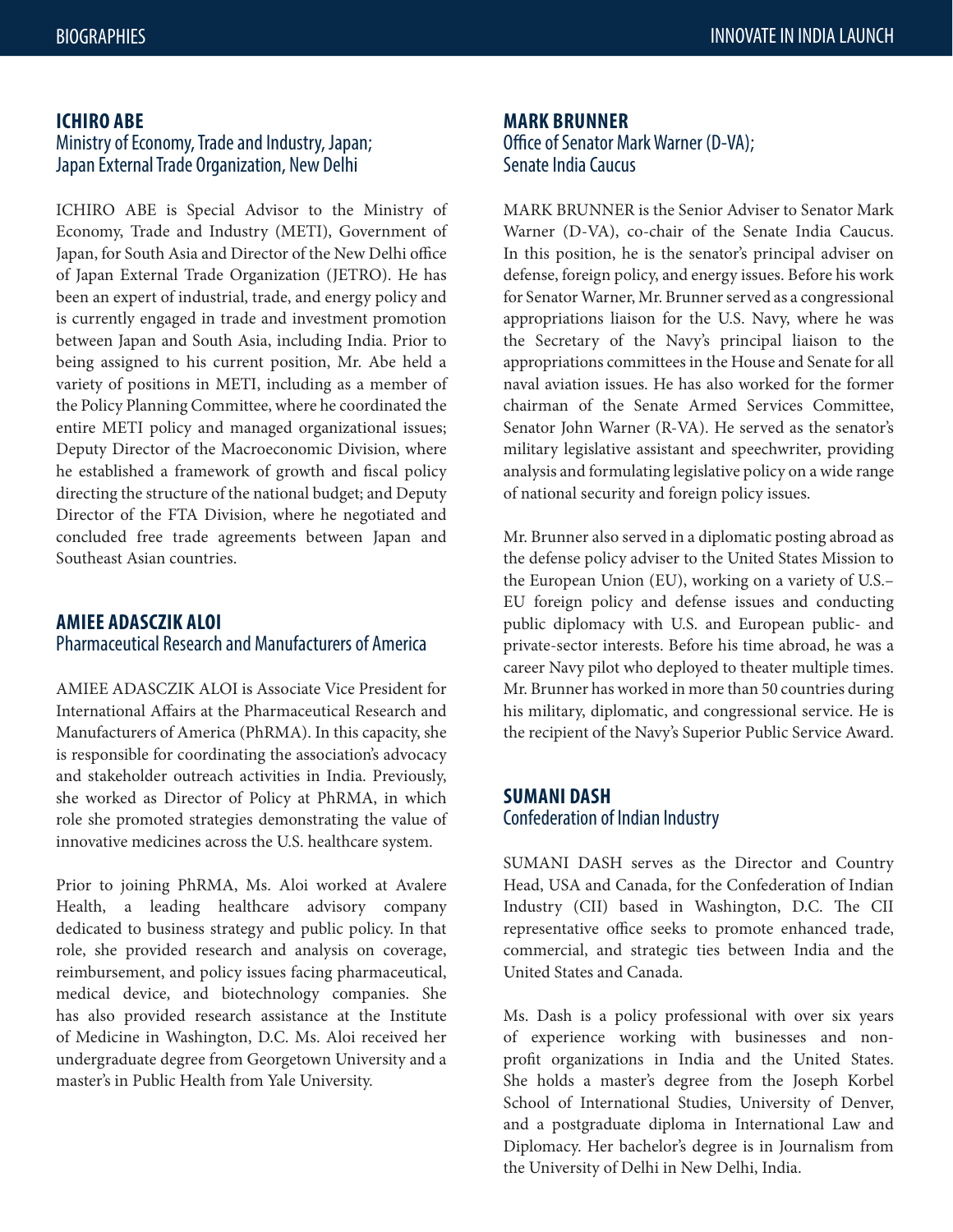### **CLARA GILLISPIE**  The National Bureau of Asian Research

CLARA GILLISPIE is Director for Trade, Economic, and Energy Affairs at the National Bureau of Asian Research (NBR). In this capacity, Ms. Gillispie leads research, publications, and activities for a range of initiatives, including the Energy Security Program, the Pacific Energy Summit, and the organization's programming on intellectual property and innovation policy.

Prior to joining NBR in 2011, Ms. Gillispie served as a consultant for Detica Federal Inc., where she conducted program assessments and policy reviews for U.S. government clients. She has also interned with both the U.S. House Committee on Science, Space, and Technology and the American Chamber of Commerce in the People's Republic of China. Ms. Gillispie graduated from the London School of Economics and Peking University with a dual MSc in International Affairs.

## **ROY KAMPHAUSEN**  The National Bureau of Asian Research

ROY KAMPHAUSEN is Senior Advisor for Political and Security Affairs at the National Bureau of Asian Research (NBR) and an Adjunct Associate Professor at Columbia University's School of International and Public Affairs. He previously served as Senior Vice President for Political and Security Affairs and Director of NBR's Washington, D.C., office.

Mr. Kamphausen was Deputy Director of the IP Commission in 2012 and an author of the Commission's Report on the Theft of American Intellectual Property. In addition, he authored an NBR working paper on "New Collaborative Approaches to IP Protection," and has edited the last eight volumes from the annual PLA Conference, published by the U.S. Army War College. Mr. Kamphausen testifies regularly before the U.S. Congress and consults with the U.S. Department of Defense. His analysis appears in major international media, including *Foreign Policy,* the *Financial Times*, the *New York Times*, National Public Radio, and *Newsweek*.

#### **MEREDITH MILLER**  The National Bureau of Asian Research

MEREDITH MILLER is Senior Vice President of Trade, Economic, and Energy Affairs and Director of the Washington, D.C., office at the National Bureau of Asian Research (NBR). She manages NBR's research programs on economic, energy, and trade issues to bring objective, detailed analysis of strategic developments in Asia to policymakers.

Ms. Miller has experience in both the public and nonprofit sectors. She served at the U.S. Department of State as the Deputy Director for the Office of Economic Policy in the Bureau of East Asia and Pacific Affairs and as an analyst in the Bureau of Intelligence and Research. Prior to joining the State Department, Ms. Miller worked at the U.S.-Vietnam Trade Council on a technical assistance program to support completion of a bilateral trade agreement between the United States and Vietnam as the last step toward full normalization of relations between the two countries.

Ms. Miller holds an MA in International Relations from the Paul H. Nitze School of Advanced International Studies at Johns Hopkins University and a BA in Anthropology from the University of Michigan. She is a specialist in Southeast Asia and speaks Indonesian.

## **JARED WILLIAM RAGLAND**  BSA | The Software Alliance

JARED RAGLAND serves as Director of Policy at BSA | The Software Alliance. Working with BSA members, he develops international strategies to open markets and promote innovation and digital trade in important foreign markets in the Asia-Pacific region, including China, India, Indonesia, Japan, Korea, and Vietnam, among others.

Before joining BSA, Dr. Ragland served as the U.S. Patent and Trademark Office Intellectual Property Rights Attaché in the Shanghai Consulate General. Before that, he served as Director in the Office of Intellectual Property and Innovation in the Office of the U.S. Trade Representative. From September 2005 to November 2007, Dr. Ragland served as the Science Policy Advisor to the U.S. Ambassador